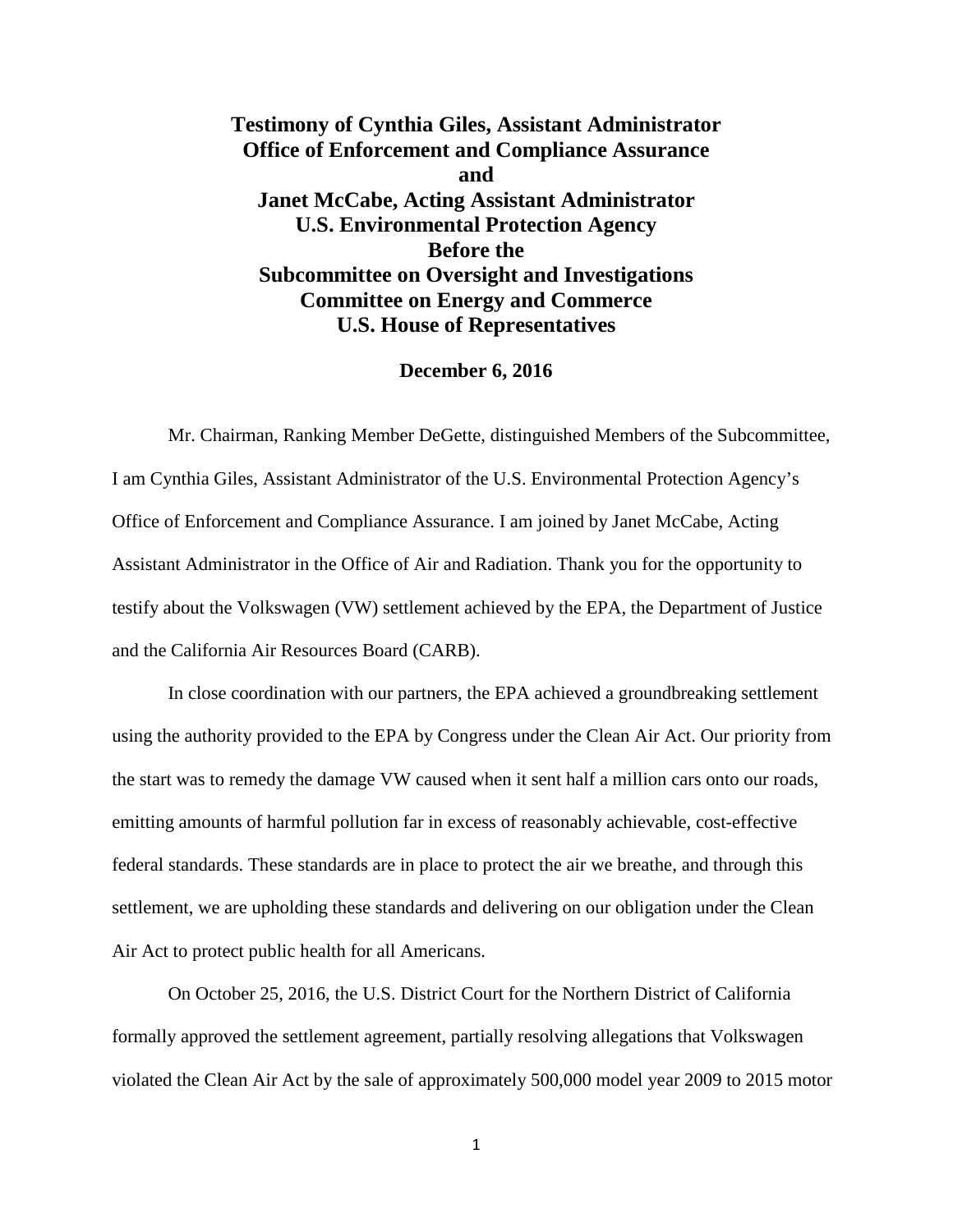vehicles containing 2.0 liter diesel engines equipped with "defeat devices." The settlement does not resolve pending claims for civil penalties or any claims concerning 3.0 liter diesel vehicles or any potential criminal liability. However, the settlement does hold Volkswagen accountable for its illegal actions, and puts in place remedies for the harm VW caused. The 2.0 liter settlement is made up of three key provisions: 1) VW must offer to buy back or fix the violating cars (if an emissions modification proposal is approved by the EPA and CARB); 2) VW is required to pay \$2.7 billion into a trust account to be used to fund mitigation projects across the country; and 3) VW will invest an additional \$2 billion to promote the development and use of clean vehicle technologies.

Over the course of several years, Volkswagen sold vehicles in the United States that it claimed were "green," "lower emitting," and "clean diesel" vehicles. Consumers looking to reduce air pollution purchased these vehicles on the premise that they were clean vehicles. We now know that the vehicles are far from clean. In fact, they emit up to 40 times the allowable levels of NOx pollution. NOx reacts in the atmosphere to form ozone and fine particulate matter which contribute to adverse health effects in communities across the country.

VW's excess emissions constitute clear and serious violations of the Clean Air Act. This is the nexus of the zero-emission vehicle component of the settlement: the ZEV investment requirement is a court-ordered remedy intended to address the specific harm that VW caused to public health by requiring investments to accelerate the growth of clean transportation and to advance cleaner air in America.

The settlement requires Volkswagen to develop investment plans over a ten-year period totaling \$2 billion nationwide that will increase necessary infrastructure, improve access to ZEVs, and promote education about ZEVs in the United States. "ZEV" means any zero emitting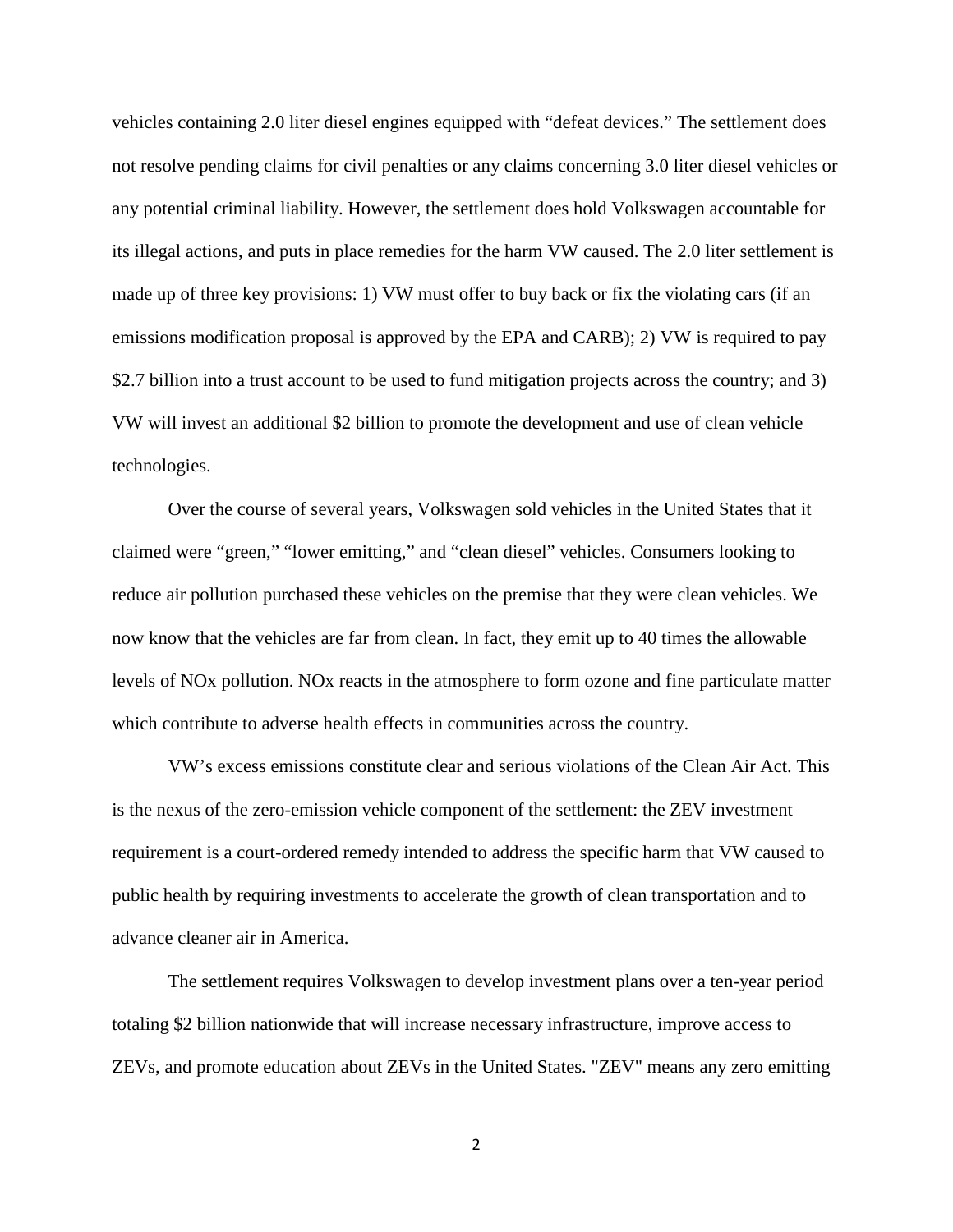vehicle, including battery electric vehicles, fuel cell vehicles, and certain on-road plug-in hybrid electric vehicles. This means more people will have opportunities to use ZEVs without having to purchase or lease one, for example through car sharing programs. More drivers of electric cars will find a charge when they need one. And there will be more brand-neutral public outreach efforts across the country about the benefits of ZEVs. Importantly, the agreement does not direct which ZEV technology should be supported. VW makes that determination after considering public input, based on what will most support advances in the ZEV market.

We ensured that the agreement includes strong transparency and accountability measures:

- VW must provide opportunities for stakeholders to provide meaningful input into VW's plans. VW is explicitly required to solicit and consider input from states, municipalities, tribes and other federal agencies before it makes ZEV investment decisions. VW's investment plans will also be available on the internet, and will have to include the evidence and basis for VW's conclusion that the investments will advance use of ZEVs. This robust process of stakeholder input and public transparency will help ensure a credible and effective business investment strategy that will improve air quality in this country and benefit all Americans, regardless of the car they drive.
- VW's ZEV infrastructure investments and its public outreach efforts must be brand neutral. That means that ZEV infrastructure must be accessible to all ZEV vehicles – not just the ones VW makes – utilizing non-proprietary charging equipment. It also means that ZEV outreach cannot feature or favor VW's vehicles. The agreement sets strict limits to make sure VW adheres to this essential requirement so that everyone interested in cleaner transportation – businesses, governments and consumers – will benefit.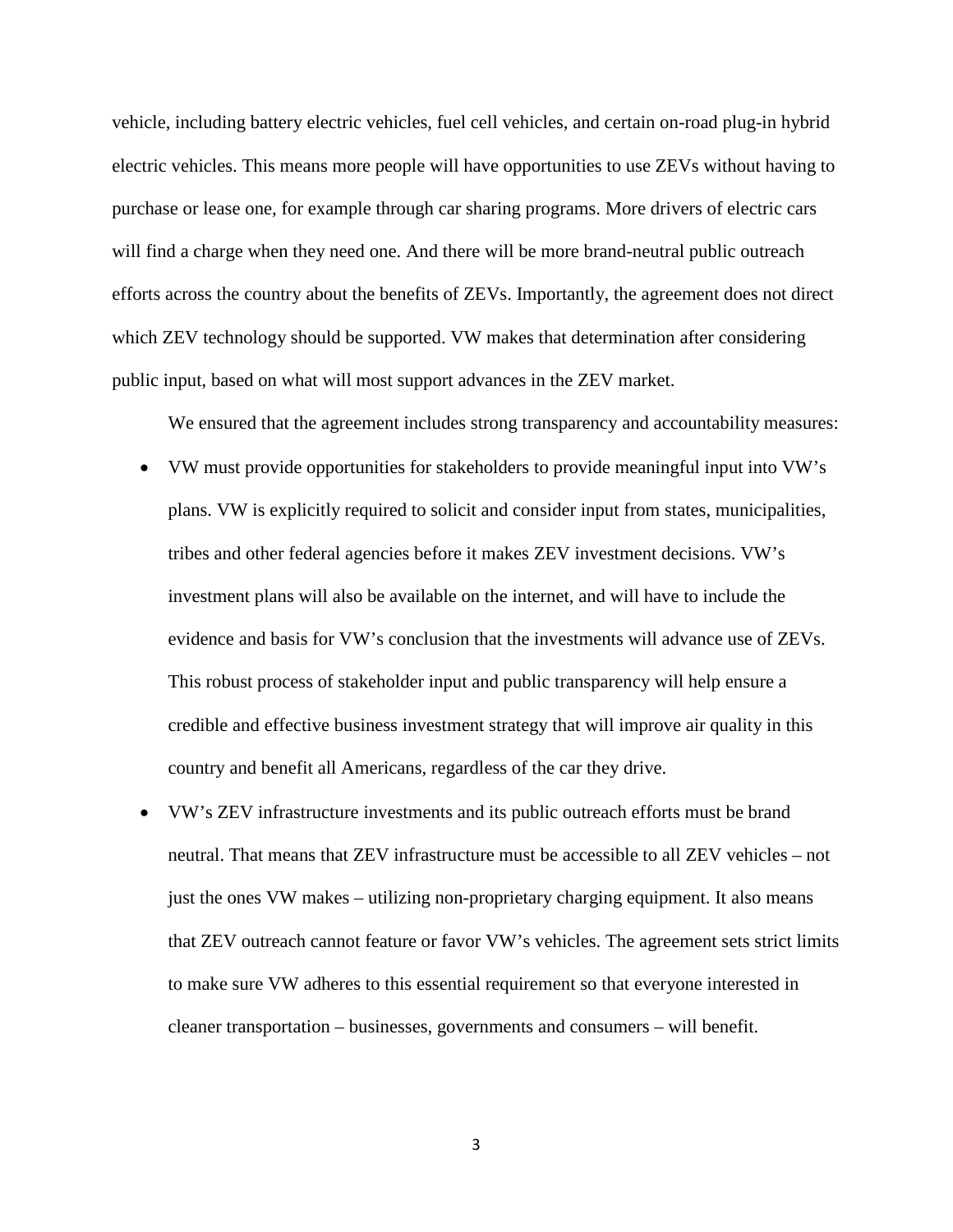• The ZEV investment plan will be updated every 30 months, ensuring that the investments account for changes in ZEV technology and the ZEV market. The updated plans must include comprehensive statements that specify just how the investments will be made, including the locations, schedule, and maintenance, and referencing credible reports and studies that demonstrate that such proposals will advance use of ZEVs in the US. These plans, and the annual reports that VW will prepare to report on its progress, will be publicly available on the internet.

This unprecedented level of transparency will allow researchers, competitors, and other informed commenters to see how effective the investments have been, and to suggest different approaches for the next plan that might work better. We are expecting that the information that VW is required to make public under the agreement will spark some interesting public discussion about the best approaches.

VW's ZEV investments have specific limits and boundaries clearly stated in the settlement. They must be above and beyond whatever investments VW had already planned to make – VW gets no credit for plans already in the works before the EPA made the violations public, or for things that VW has to do to comply with the law. ZEV investments under the agreement have to be directly related to the specific purpose of the agreement, which is to advance use of ZEVs, and certain costs are not allowable, such as legal, administrative, taxes and other costs not directly related to the required categories of investment. An independent third party accountant will review and audit all expenditures to check that VW is meeting all the rules.

All federal, state and local laws, permitting requirements and other provisions apply to VW as they do to any other company. Nothing in the settlement allows VW to do anything that it could not do without the agreement.